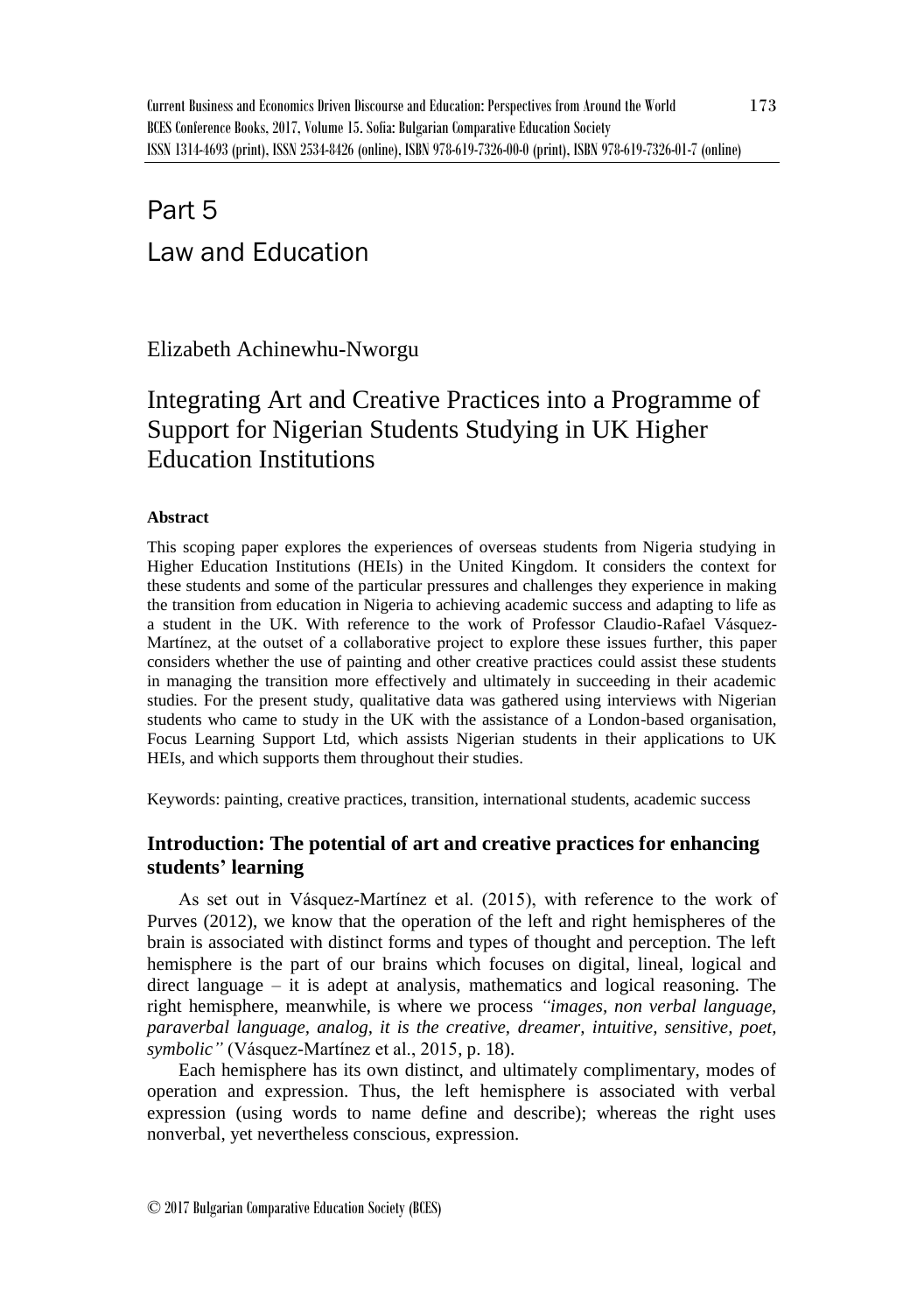The left hemisphere operates through processes which are analytic (thinking in a step by step way), symbolic (using symbols to represent), abstract (taking a small fragment of the information and applying it in order to represent something), temporal (adhering to time and order in sequencing things), rational, digital (eg. using numbers), employs logic and is lineal (thinking in terms of chained ideas, one thought followed by another, leading to a conclusion at the end of the chain).

The right hemisphere, on the other hand, is synthetic (grouping things in order to make teams), concrete (capturing things as they are at the present moment), analogical (seeing similarities between things, understanding metaphorical relationships), timeless (centred in the present moment), unreasonable (not depending on facts and reason), spatial (seeing where things are and how they combine in order to form a whole), intuitive, and holistic (seeing complete structures or patterns at once).

This insight into the workings of the brain has important implications for teaching and learning. Interestingly, it is noted that different cultures and educational traditions (e.g. Western and Eastern) place differing emphasis on each type of thinking, with Western teaching styles typically devoted more to the development of left hemisphere thinking. The paper goes on to argue that the greatest achievements may occur when the two hemispheres are integrated and balanced. Indeed, it is concluded, *"an aware teacher... will develop activities to stimulate the two hemispheres in order to keep the attention of his or her student and never miss motivation"* (Vásquez-Martínez et al., 2015, p. 18).

The aim of this paper is to apply this insight to the experiences of Nigerian students studying in HEIs in the United Kingdom. These are students whose education in Nigeria typically has been very left brain oriented, with their chosen degree courses in the UK reflecting this orientation, as the most popular subjects to study are in areas such as engineering, business, law, computing, economics and so on. There are many challenges for overseas students in adapting to education in another country and the work of Vásquez-Martínez poses the intriguing possibility that integrating arts and creative practices into their learning (even though only indirectly related to their chosen discipline) may help these students in their studies. This is the central focus of this paper and the proposed further research to follow from it.

## **The case of Nigerian students studying in UK HEIs**

## *Nigerian students studying overseas*

Despite some economic challenges faced in African countries such as in Nigeria, education is still viewed as the key to success and national development; this has led to the government and parents investing heavily in education of the youths both at home and overseas.

The rapid growth and expansion of education programmes and activities in Nigeria since its independence in 1960, demonstrate the value that the country has placed on education. This is not just a pastime for political leaders who are trying to attract voters. It is a genuine desire of most, if not all members of the Nigerian community to acquire the knowledge and skills that are necessary for nation building. It is generally accepted that education plays a very significant role in the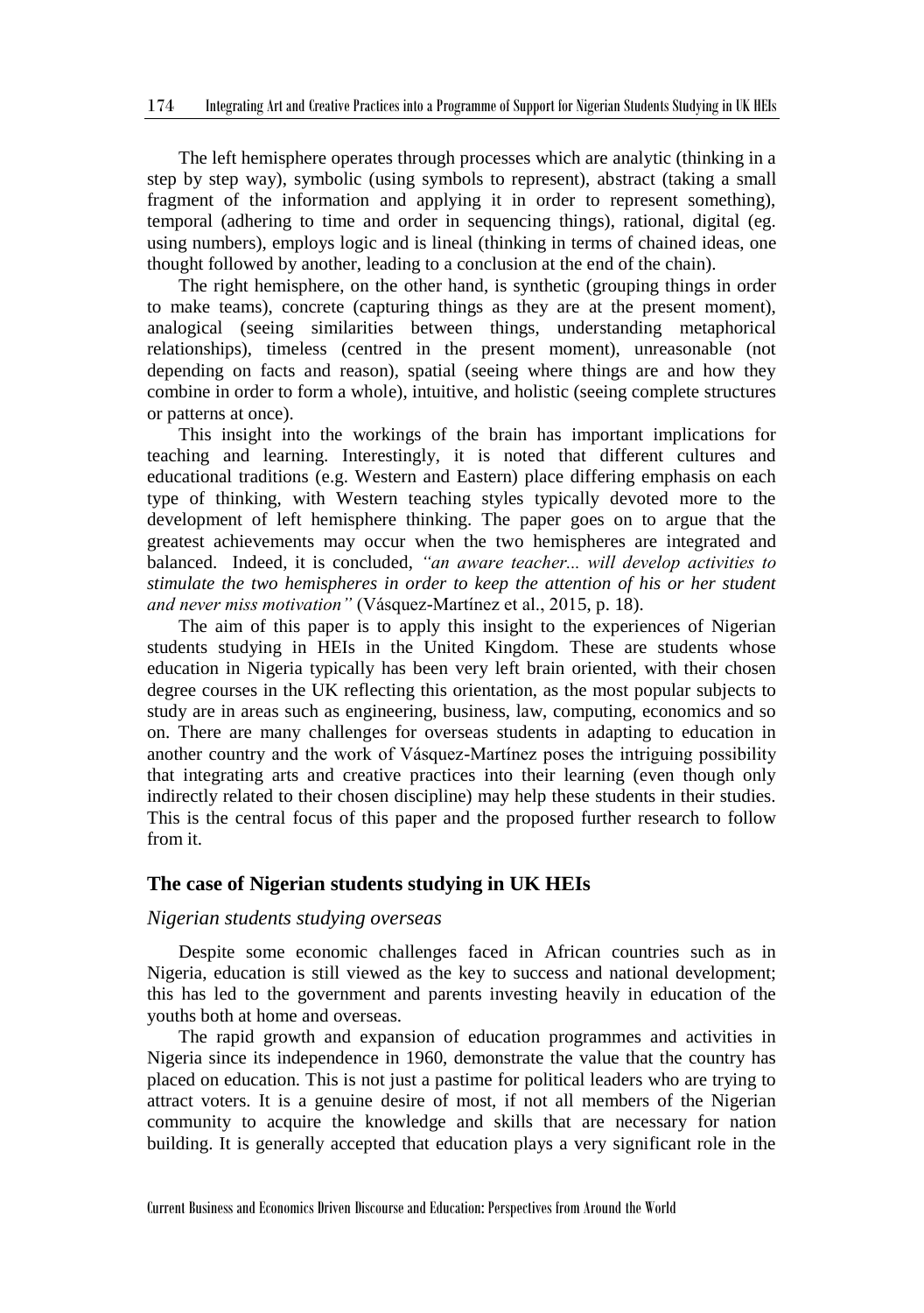social and economic development of the country. It is also the tool that can keep the country in step with what is happening around the world, and can help it to develop regional and international partnerships that are able to benefit the overall growth of the country.

Fifty six years after independence, the need for a sound education has not decreased. In fact, it is reasonable to assert that the need is much greater for approximately twenty years into independence, research reports were showing that in spite of the economic progress made as a result of the oil industry, there was a general sense of dissatisfaction with the progress made in education and other sectors (Brownsberger, 1983; Joseph, 1983). The need to bring education standards in line with commendable international standards was dire. The government of Nigeria recently initiated higher education policy reforms intended to bring its university system more in line with international good practices. The reforms promoted increased institutional autonomy, greater system differentiation, strengthened governance, and mechanisms for quality assurance. They seek to create a more flexible and responsive system of university teaching and research that, over time, will contribute increasingly to national innovation capacities, productivity gains, and economic growth.

Given that the above policy reform will make a valuable contribution to national development, it seems practical for all Nigerian students to avail themselves of situations that provide opportunities that will help them to increase knowledge and improve skills and capabilities. Opportunities to study overseas with leading HEIs are therefore crucial in helping overseas students, particularly students from Rivers State and Niger Delta regions of Nigeria to achieve their fullest academic potentials.

## *The choice to study in UK HEIs*

Over the decades, students from around the globe have been coming to the UK to study in colleges and universities. According to the Universities & Colleges Admissions Service (UCAS), the organisation responsible for managing applications to almost all full-time undergraduate degree programmes at UK universities and colleges, in 2011, of the 1.8 million full-time undergraduate students in Higher Education (HE), over 104,000 of them are international students (UCAS, 2012). Evans (2011) reports that "UK universities educate about 2.5 million students annually, with a 28% increase in student numbers overall in the past 10 years". These data suggest that studying in the UK is a popular choice for international students and also as means of being assured of gaining a qualification within a shorter period of time.

It is generally acknowledged by educators and researchers that the wide range of courses offered, the practical experiences gained, the new skills learned, the opportunity to study in a multi-ethnic and multi-cultural setting and pursuing courses of study in English, an international language, are some of the factors that attract overseas students to UK universities and colleges and this is paramount to Nigerian students who place a high value on a UK degree qualification. Besides, English is often referred to as 'the language of business', and if business is to drive economic growth, then it is vital for overseas students to have 'English' qualifications.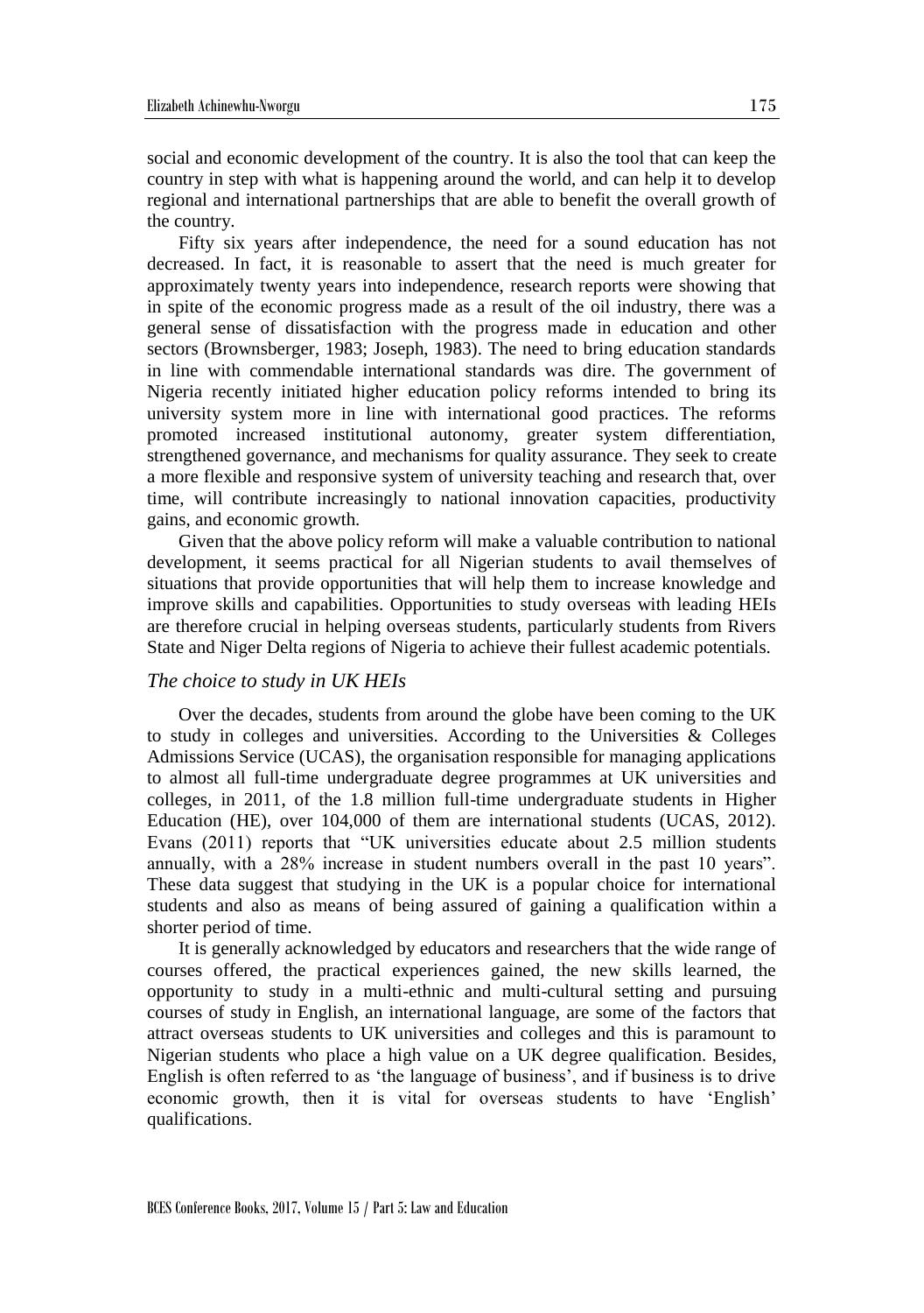Additionally, the UK's quality assurance practices in higher education ensure that students are exposed to the most efficient and effective teaching and learning environment possible found in UK institutions, which is backed up by institutions such as the Quality Assurance Agency for Higher Education (QAA), an independent body, is responsible for safeguarding standards and improving the quality of HE in the UK (QAA, 2012).

## *Challenges for Nigerian students studying in the UK*

Nigerian overseas students face numerous challenges – political, economic and social, ranging from mild to severe. Some of them are identified below:

- ICT skills:
- Financial barriers:
- Institutional issues:
- Culture shock:
- Integration into a new academic environment;
- Racial discrimination;
- Personal problems:
- Family issues; and
- The UK's Tier 4 immigration rules and regulations.

In short, there are a great many challenges that can make it harder for students coming to the UK from Nigeria to succeed. For this reason, many rely on the support of agencies such as Focus Learning Support Ltd (FLS) to help them overcome some of these barriers and challenges.

For example, with regards to funding and other financial issues, FLS has approached sponsors directly on students' behalf. Another example comes from the area of ICT. FLS has collaborated with colleges and universities to give additional support to students to improve students' ICT skills. Similar support is given in FLS' Saturday School to support students cope with their demanding school work and to get acquainted with the British educational system and standards.

## **Scoping study**

## *Nigerian students' experiences of using art and creative practices in their studies*

This small-scale research draws on qualitative data, gathered from face to face and telephone interviews, with Nigerian students studying in the UK. These students were all being supported in their studies by FLS. The following vignettes give an indication about their backgrounds and experiences in UK HEIs, as well as their relationship with FLS.

#### *Case Study 1: Student C*

*I dreamt of studying in the UK when I was in secondary school in Nigeria. Coming to UK was my dream come true. However, my first year was not funny. I missed home so much that if allowed; going back should have been a choice, but when FLS visited our College with the Chairman. Their presentation to us was like a medicine to the cure of my home sickness. The support and courage picked me up and the most important was working with them until I finished my first degree and*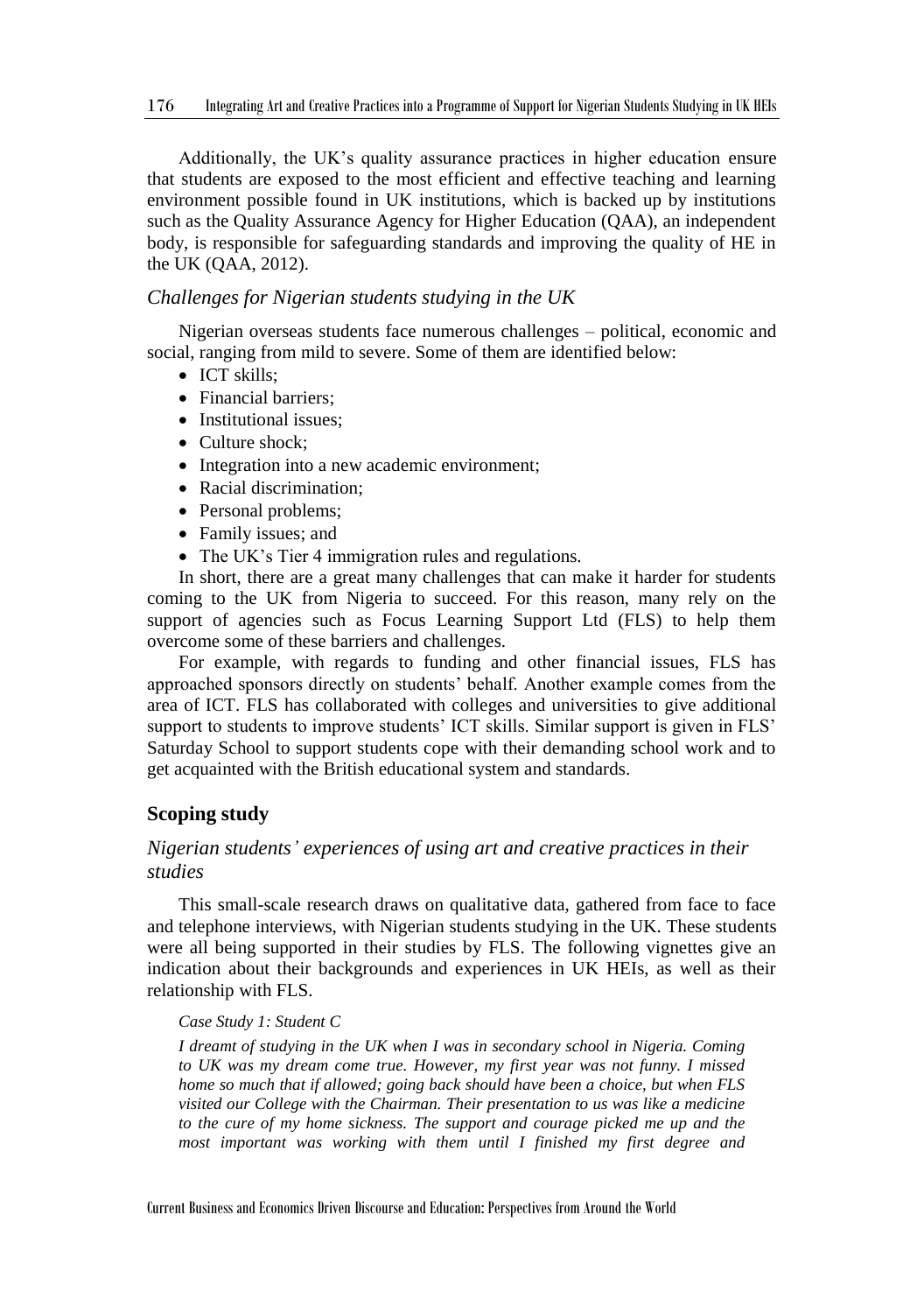*progressed to Masters. I came for first degree in Oil and Gas, within the four years of my award and with the support from FLS, I obtained two degrees.*

#### *Case Study 2: Student X*

*Like every other student that has just arrived from Africa for the first time, I faced many challenges. These challenges were mainly centred on adapting to both social and educational life here in the United Kingdom. This was mainly as a result of the wide difference between the African and the British society… The challenges I faced*  was very much reduced when I was introduced to the Focus Learning Support *Limited. This company was already established in the UK and was noted to have helped Nigerian students to adapt to life in the UK. My meeting FLS was a dream come true… FLS ensured that I received my allowances from my state Government when due. After I had finished my university foundation programme, they helped to secure admission in the University of East London… I have benefitted immensely from FLS.*

#### *Case Study 3: Student Y*

*I came from Nigeria as a mature student with no ICT skills. I found it rather difficult to cope with my studies because I had to use computers to do my assignments and class presentations. In fact, everything I did revolved around ICT. This made me very unhappy. FLS came to my rescue by giving me extra support at its Saturday School and the European Computer Driving Licence (ECDL) from the University of East London.*

#### *Case Study 4: Student Z*

*FLS has been very helpful to me. When I came to the UK, I got frustrated because I needed financial help and academic advice. I thank God I met a friend who requested I should contact FLS. I then checked online and eventually had contact with Dr. Elizabeth, whom I fondly call "Helper" because of how she salvaged the situation. Since then I have never failed to contact FLS whenever I face any challenge. I recommend that Nigerian students take my advice and contact FLS for any academic problems or to get other advice that they may require.*

These quotes highlight not only some of the typical challenges faced by Nigerian students attending UK HEIs, but also the way in which an organisation like FLS is uniquely placed to implement innovative approaches that could help such students even more in the future.

#### *Artistic and creative aspects to the students' courses*

As part of the interviews, the students were asked about the extent to which artistic and creative practices (eg. drawing, painting) were part of their previous or current academic experience. The following are some answers that were given to this question:

#### *Student J*

*My course which is engineering has a module that requires us to practice drawing and painting or some element of art work that already exists. This is what we call initiative drawing which was the first drawing I experienced on my course based on specification to improve original work presented to us in a group or as an individual. In a situation of this nature, you would look at either an object or a*  design of an artwork the teacher presents to you. The role of the student or group of *students will be to redesign the work, which will require you to think, generate ideas*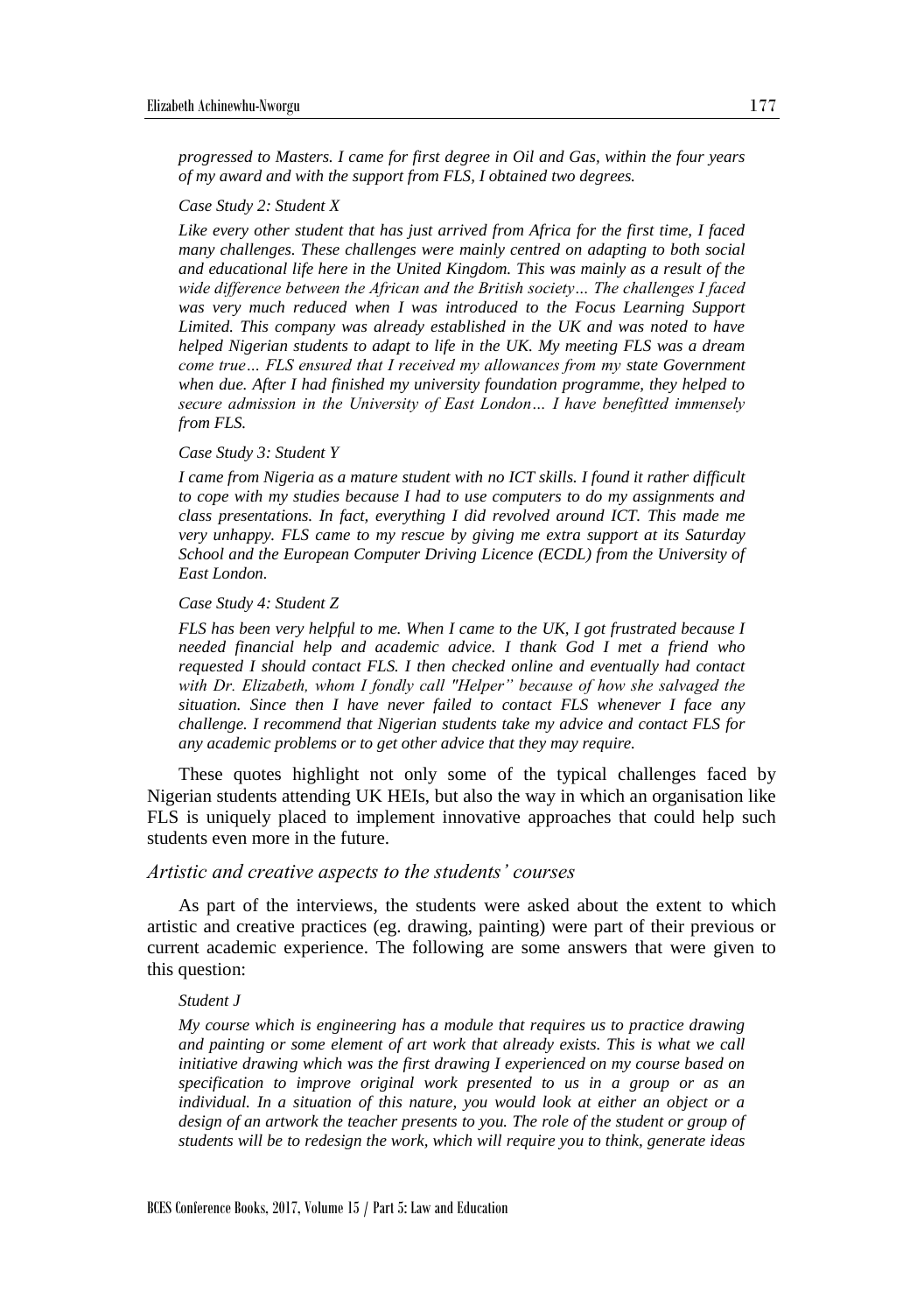and be creative and describe what you have presented or the meanings. I found it *very difficult but interesting and challenging task.*

#### *Student K*

*I can recall a group work we did in my foundation days at Anglia Ruskin Cambridge. It was an engineering work that involved drawing, where the teacher gave the group an experience of imagining what a car will look like in 2030 to 2040, transportation and communication which required imagination and generation of ideas that originated from the work. As a group, we met twice a week, thinking and imagining the nature and feature of the cars for two weeks to come up with the ideas. This work involved drawing, design and painting of the look of the nature of the car in 2030-2040. In fact my course has always involved creativity, talent development and imagination which I find here studying engineering easier compared to when I was in Nigeria.*

#### *Student L*

*Civil engineering course allows you to imagine a building on a non-friendly ground where Earthquake is likely to happen or in a contaminated land. You have to imagine and calculate the implications of putting up a building in a place like this, the need to think of a remedy are all based on imagination and generation of ideas to proceed with a situation of this nature as a civil engineer. I learnt how to think fast and design or draw a building in an Earthquake land with remedy to uncertainties.*

#### *Student M*

*In my last assignment, I was asked to imagine development of robots and how intelligent it would be in the next decades with its rapid increase. Here I had to use my imagination and thinking to create a robot – computer artificial intelligent and their likelihood of replacing human beings in their jobs. This was also related to the rapid growth and what technology can do in the future. Examples such as building a tunnel under a bridge, the new TBM is now used for speed for a job that could take human being weeks to accomplish. My studies in the UK have exposed me to acquiring both the practical and theoretical skills that I never would have done studying back home, especially with the facilities not available to see and carry out the real work.* 

As the above quotes represent, all of the students were able to come up with examples of were creative practices had been a part of their studies in the UK. For many this was a relatively new experience, as this aspect of learning had not been a strong feature of their high school education in Nigeria. It could therefore be quite challenging; and these initial insights suggest that there could be much benefit for these students in creative practices being integrated into their package of support from FLS (much as students with limited previous access to ICT are provided with extra computing lessons).

## **Conclusions and further development**

This initial scoping paper and research suggests that there is a great deal of potential in exploring the provision of a new strand of support to Nigerian students studying in UK HEIs, namely providing them with opportunities for developing their creative and artistic skills. In this way, they will not only adapt more readily to the practical elements of their courses that involve, for example, elements of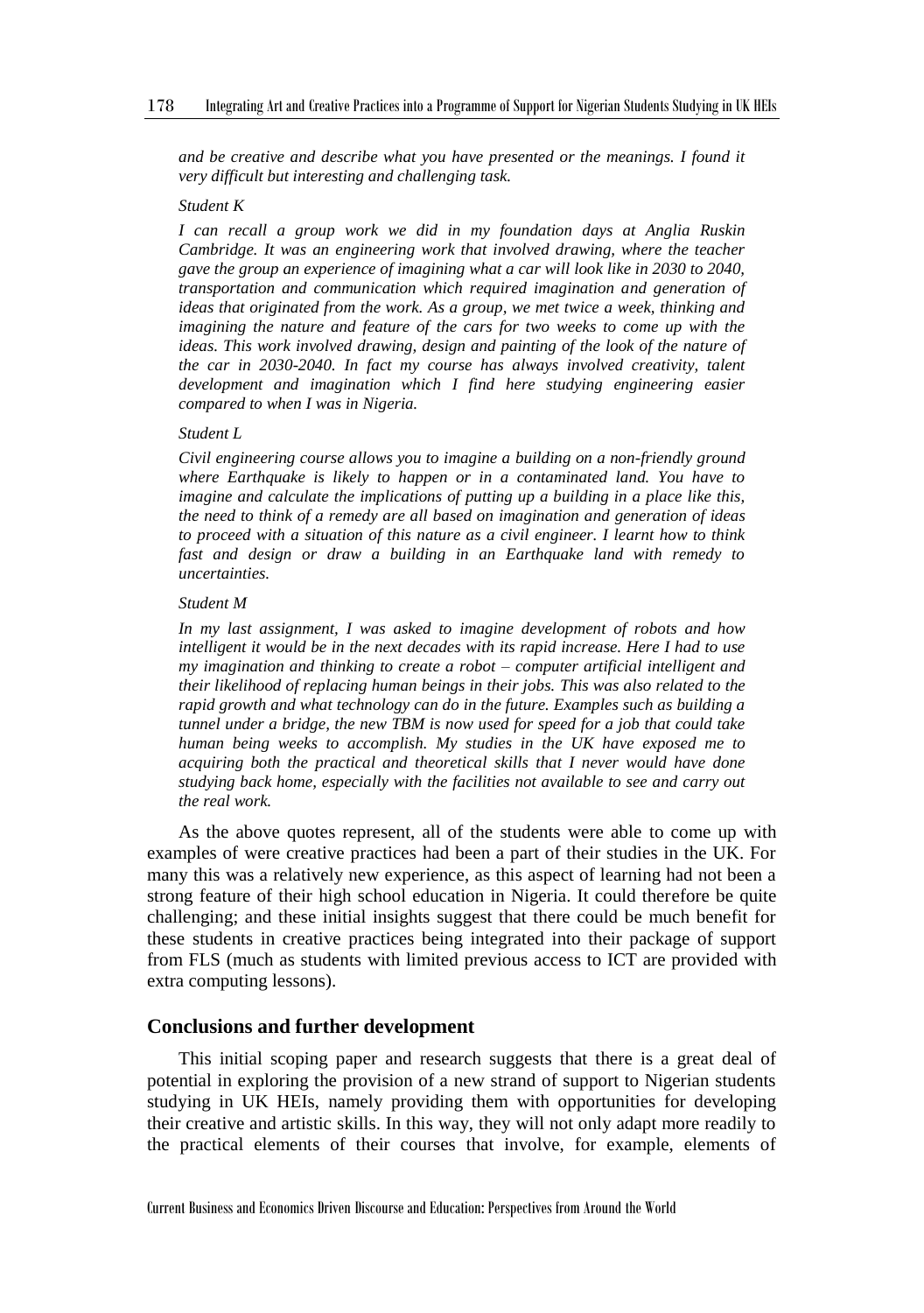technical drawing. It is speculated that this balancing of left and right brain activities might also make them more creative and effective problem solvers and analysts; in short, more well-rounded and capable individuals. It is further speculated that involvement in creative and artistic practices might bring further benefits, such as a valuable form of stress relief and new avenues for socialising and developing social support networks. The benefits may not be limited narrowly to the academic sphere, but extend to these students' wellbeing and happiness.

These are questions for further exploration through more systematic action research with students engaged with FLS. The purpose of Focus Learning Support (FLS) is to educate and empower students, families and interested persons by bridging the educational gaps that prevent them from realising their fullest potential. FLS emphasises that educational development is a lifelong learning venture that merits continuous support from various societal organisation and institutions. To this end, FLS, with assistance from community alliances, embarks on a variety of teaching and learning activities to help it to fulfil its aims.

The objectives of FLS are to:

- Encourage learners to pursue educational goals;
- Provide all students with the guidance they need to pursue specific courses of study;
- Incorporate current educational philosophies and initiatives into all learning programmes;
- Revise content, objectives and resources if necessary, to keep in line with educational trends;
- Build on what students have already achieved;
- Imitate good practice;
- Strive to maintain a quality 'culture';
- Establish learner-friendly environments.

Currently its main activities can be summarised as:

- Recruitment of international students:
- Saturday School;
- Educational TV Programmes;
- Panel discussions;
- Tutorials and supervision:
- Seminars and conferences.

FLS operates within the framework of the above objectives and activities. It recognises that it is impossible to be efficient and productive without assistance from members of the Nigerian community in the UK, support from concerned members of the UK society and community organisations from both communities. FLS is therefore making 'selected' individuals and community groups and organisation an integral part of its activities. In this way it places itself in a better position to contribute to the regaining of high educational standards in Nigeria and eventually to national development that will give the nation political, economic and socio-cultural significance in a competitive world.

An action based research project undertaken by FLS, with voluntary participation by students from Nigeria wishing to be part of this initiative, is both practically possible and in close agreement with the guidance principles and